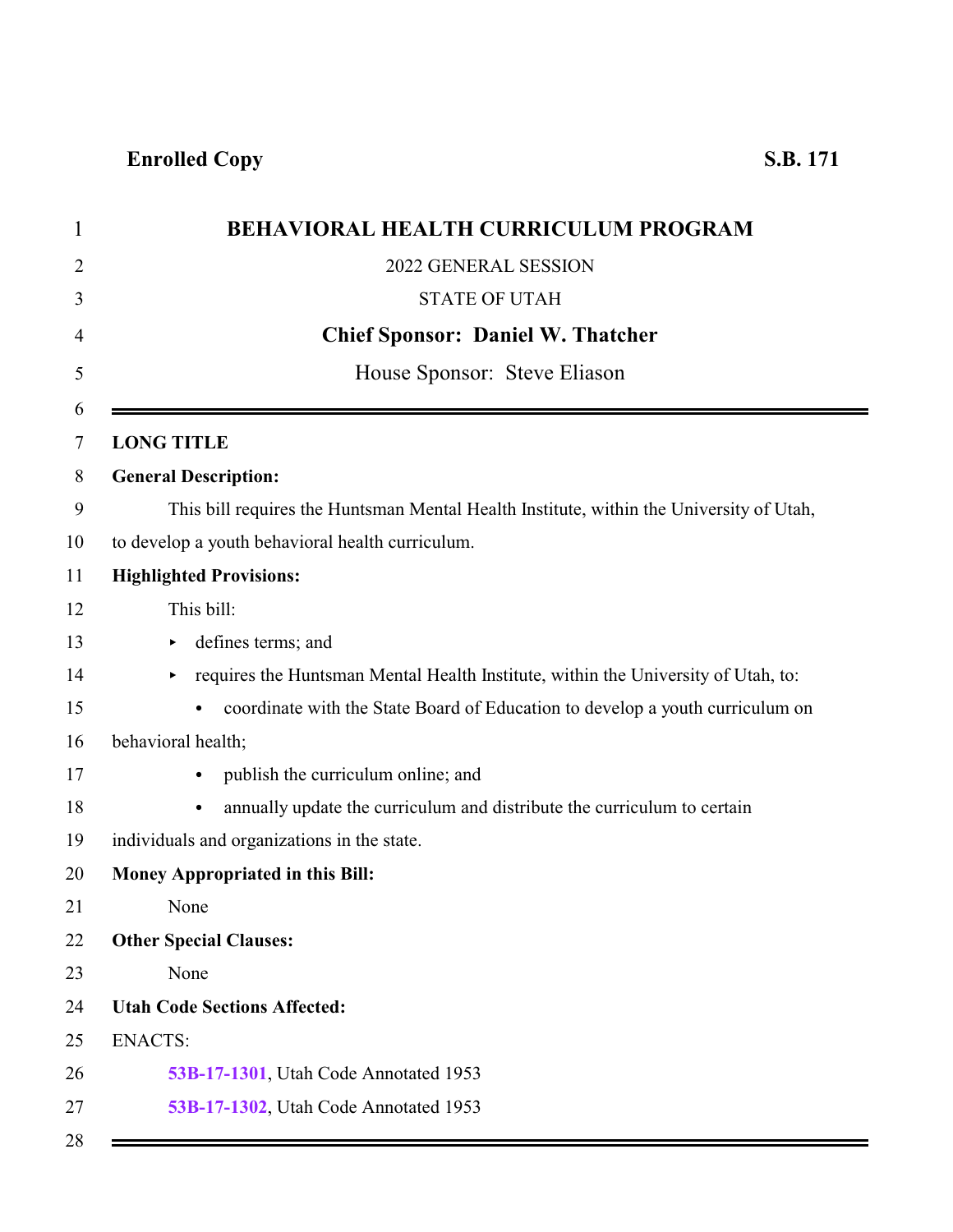## <span id="page-1-1"></span><span id="page-1-0"></span>**S.B. 171**

| 29 | Be it enacted by the Legislature of the state of Utah:                                |
|----|---------------------------------------------------------------------------------------|
| 30 | Section 1. Section 53B-17-1301 is enacted to read:                                    |
| 31 | Part 13. Behavioral Health Services                                                   |
| 32 | 53B-17-1301. Definitions.                                                             |
| 33 | As used in this part, "Huntsman Mental Health Institute" means the mental health and  |
| 34 | substance use treatment institute within the University of Utah.                      |
| 35 | Section 2. Section 53B-17-1302 is enacted to read:                                    |
| 36 | 53B-17-1302. Huntsman Mental Health Institute -- Behavioral health curriculum.        |
| 37 | The Huntsman Mental Health Institute shall coordinate with the State Board of<br>(1)  |
| 38 | Education to develop a youth curriculum to increase awareness about behavioral health |
| 39 | challenges facing youth in the state.                                                 |
| 40 | The curriculum described in Subsection (1) shall include age-appropriate              |
| 41 | information on:                                                                       |
| 42 | (a) the connection and importance of mental health to overall health;                 |
| 43 | (b) tools for maintaining mental health wellness, including evidence-based practices  |
| 44 | used to overcome behavioral health challenges;                                        |
| 45 | (c) signs and symptoms of common behavioral health challenges and ways to respond     |
| 46 | to the signs and symptoms;                                                            |
| 47 | (d) the prevalence of behavioral health challenges across all populations;            |
| 48 | (e) common behavioral health conditions and evidence-based treatments for common      |
| 49 | behavioral health conditions; and                                                     |
| 50 | how to seek assistance or find support for a behavioral health challenge in a school  |
| 51 | and the community.                                                                    |
| 52 | The Huntsman Mental Health Institute shall annually:<br>(3)                           |
| 53 | (a) update the curriculum in coordination with the State Board of Education;          |
| 54 | (b) publish the curriculum on the Huntsman Mental Health Institute's website in a     |
|    |                                                                                       |

conspicuous location; and